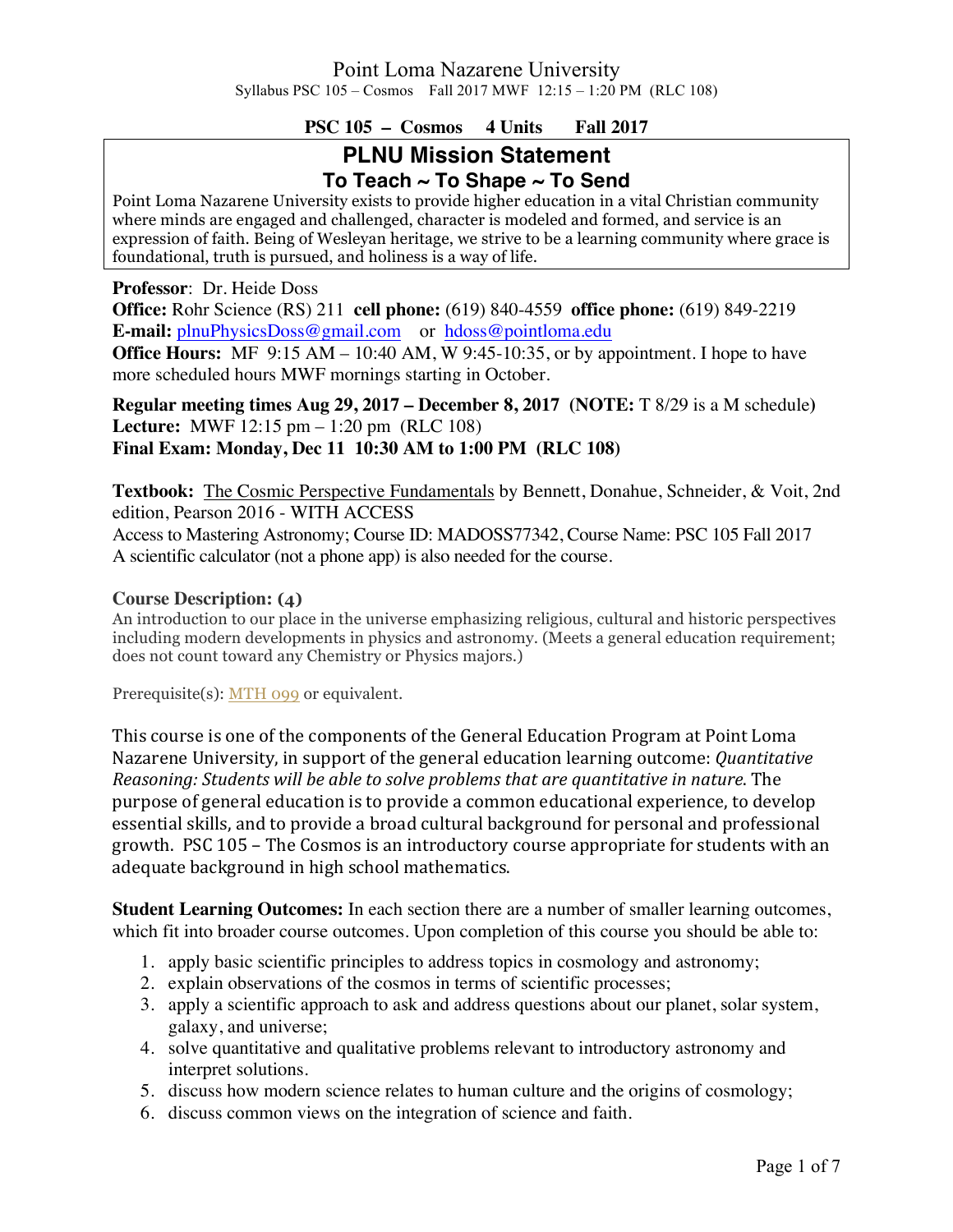**Pre-class Assignments:** Reading and pre-class questions are due by 8:00 AM the day of class, except for the first class. The pre-class questions are on our class site in Mastering Astronomy at www.masteringastronomy.com. These usually consist of questions and simple problems related to each section of the reading assignment. Pre-class assignments are 5% of the overall grade.

**Homework:** Weekly homework assignments, besides the readings and pre-class questions, can be found on our class site in Mastering Astronomy at www.masteringastronomy.com. Homeworks consist of chapter problem sets in Mastering Astronomy at www.masteringastronomy.com. These chapter problem sets are worth 15% of your overall grade and are due by 11:59 PM as on the date noted in the syllabus and in mastering astronomy. Points earned during class and class projects that might come up during the semester will also be included in the homework grade.

Late Work: Late work will not be accepted unless there is a documented emergency. Assignments are due as noted on the syllabus and on Mastering Astronomy. Incompletes are only assigned in extremely unusual circumstances.

#### *You must take ALL the exams and the final in order to pass the class***.**

**Papers & Projects:** There will be various papers and projects assigned throughout the semester. These will be equally weighted and total 20% of your overall grade. The assignments and due dates will be discussed in class, and posted on canvas.

**Exams:** There will be four in-class exams during the semester comprising 40% of your grade. There is also a final exam (worth 20% of your overall grade). Partial credit for non-multiple choice problems will be given for correct reasoning at any step of a problem, but only if it is communicated clearly enough for me to understand. For problems that call for providing your work or explanation, no credit will be given for an answer alone; the method or reasoning must also be shown.

**Missed Exam Policy:** No make-up exams are allowed except for warranted circumstances. Arrangements must be made with me as soon as possible.

**Final Exam: Date and Time:** The final exam date and time is set by the university at the beginning of the semester and may not be changed by the instructor. This schedule can be found on the university website and in the course calendar. No requests for early examinations will be approved. Only in the case that a student is required to take three exams during the same day of finals week, is an instructor authorized to consider changing the exam date and time for that particular student.

Successful completion of this class requires taking the final examination on its scheduled day, **Monday December 11, 2017, 10:30 AM – 1:00 PM**. The final examination schedule is posted on the Class Schedules site. No requests for early examinations or alternative days will be approved. The final exam is worth 20% of your grade.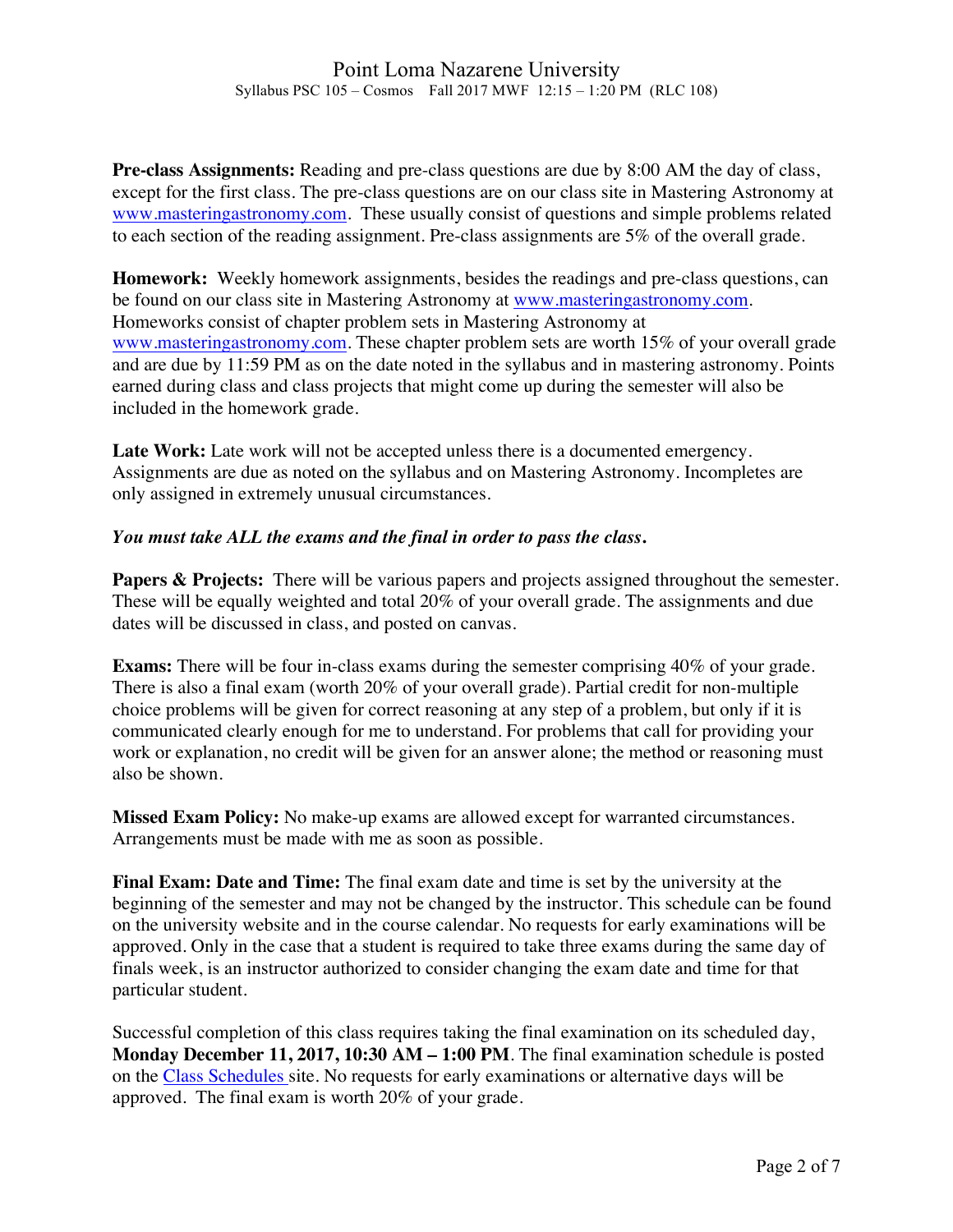## Point Loma Nazarene University Syllabus PSC 105 – Cosmos Fall 2017 MWF 12:15 – 1:20 PM (RLC 108)

| <b>Component</b>  | Weight                    |
|-------------------|---------------------------|
| Pre-Class         | 5%                        |
| Homework          | 15%                       |
| Papers & Projects | 20%                       |
| Tests $(4)$       | 40%<br>(equally weighted) |
| Final Exam        | 20%                       |

**Final Course Grade:** The points you receive during the course are weighted accordingly:

The grade you earn in this course is based on the following scale:

| ັ       | A-      | $B+$    | B          | $B-$     |          | $\mathcal{C}$           |          | $D+$               |          |          |
|---------|---------|---------|------------|----------|----------|-------------------------|----------|--------------------|----------|----------|
| $S \ge$ | 91.5    | 89.5    | 86.5       | 82.5     | 179.5    | 76.5                    | 72.5     | 69.5               | 66.5     | 62.5     |
| 91.5    | $>S\ge$ | $>S\ge$ | $ S^{\ge}$ | $>S\geq$ | $ >S\ge$ | $\Rightarrow$ $S_{\ge}$ | $>S\geq$ | $\mathsf{S}_{\ge}$ | $>S\geq$ | $>S\geq$ |
|         | 89.5    | 86.5    | 82.5       | 79.5     | 76.5     | 72.5                    | 69.5     | 66.5               | 62.5     | 59.5     |

#### **Department Mission:**

The Physics and Engineering Department at PLNU provides strong programs of study in the fields of Physics and Engineering. Our students are well prepared for graduate studies and careers in scientific and engineering fields. We emphasize a collaborative learning environment, which allows students to thrive academically, build personal confidence, and develop interpersonal skills. We provide a Christian environment for students to learn values and judgment, and pursue integration of modern scientific knowledge and Christian faith.

# **PLNU Attendance and Participation Policy:**

Attendance is expected at each class session. In the event of an absence you are responsible for the material covered in class and the assignments given that day.

Regular and punctual attendance at all classes is considered essential to optimum academic achievement. If the student is absent from more than 10 percent of class meetings, the faculty member can file a written report, which may result in de-enrollment. If the absences exceed 20 percent, the student may be de-enrolled without notice until the university drop date or, after that date, receive the appropriate grade for their work and participation. See http://catalog.pointloma.edu/content.php?catoid=24&navoid=1581#Class\_Attendance in the Undergraduate Academic Catalog.

#### **Class Enrollment:**

It is the student's responsibility to maintain his/her class schedule. Should the need arise to drop this course (personal emergencies, poor performance, etc.), the student has the responsibility to follow through (provided the drop date meets the stated calendar deadline established by the university), not the instructor. Simply ceasing to attend this course or failing to follow through to arrange for a change of registration (drop/add) may easily result in a grade of F on the official transcript.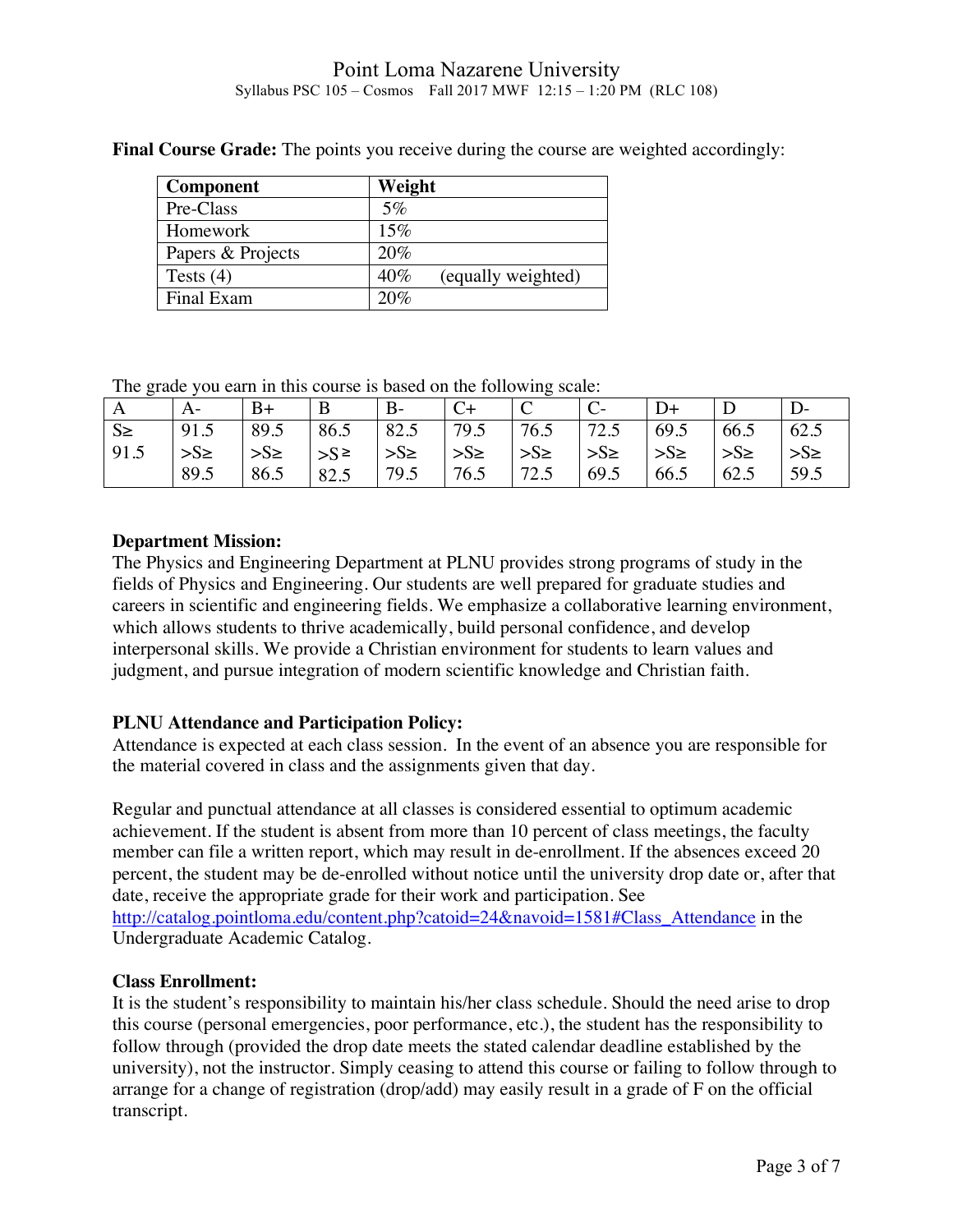#### **Academic Accommodations:**

If you have a diagnosed disability, please contact PLNU's Disability Resource Center (DRC) within the first two weeks of class to demonstrate need and to register for accommodation by phone at 619-849-2486 or by e-mail at DRC@pointloma.edu. See Disability Resource Center for additional information. For more details see the PLNU catalog: http://catalog.pointloma.edu/content.php?catoid=24&navoid=1581#Academic\_Accommodations

Students with learning disabilities who may need accommodations should discuss options with the instructor during the first two weeks of class.

#### **Credit Hour:**

In the interest of providing sufficient time to accomplish the stated course learning outcomes, this class meets the PLNU credit hour policy for any 4 unit class delivered over 15 weeks. Specific details about how the class meets the credit hour requirements can be provided upon request.

## **Copyright Protected Materials:**

Point Loma Nazarene University, as a non-profit educational institution, is entitled by law to use materials protected by the US Copyright Act for classroom education. Any use of those materials outside the class may violate the law.

# **PLNU Academic Honesty Policy:**

Students should demonstrate academic honesty by doing original work and by giving appropriate credit to the ideas of others. Academic dishonesty is the act of presenting information, ideas, and/or concepts as one's own when in reality they are the results of another person's creativity and effort. A faculty member who believes a situation involving academic dishonesty has been detected may assign a failing grade for that assignment or examination, or, depending on the seriousness of the offense, for the course. Faculty should follow and students may appeal using the procedure in the university Catalog. See

http://catalog.pointloma.edu/content.php?catoid=24&navoid=1581#Academic\_Honesty for definitions of kinds of academic dishonesty and for further policy information.

**FERPA Policy:** In compliance with federal law, neither PLNU student ID nor social security number should be used in publicly posted grades or returned sets of assignments without student written permission. This class will meet the federal requirements by distributing grades and papers individually. Also, in compliance with FERPA, you will be the only person given information about your progress in this class unless you have designated others to receive it in the "Information Release" section of the student portal. See Policy Statements in the undergrad academic catalog.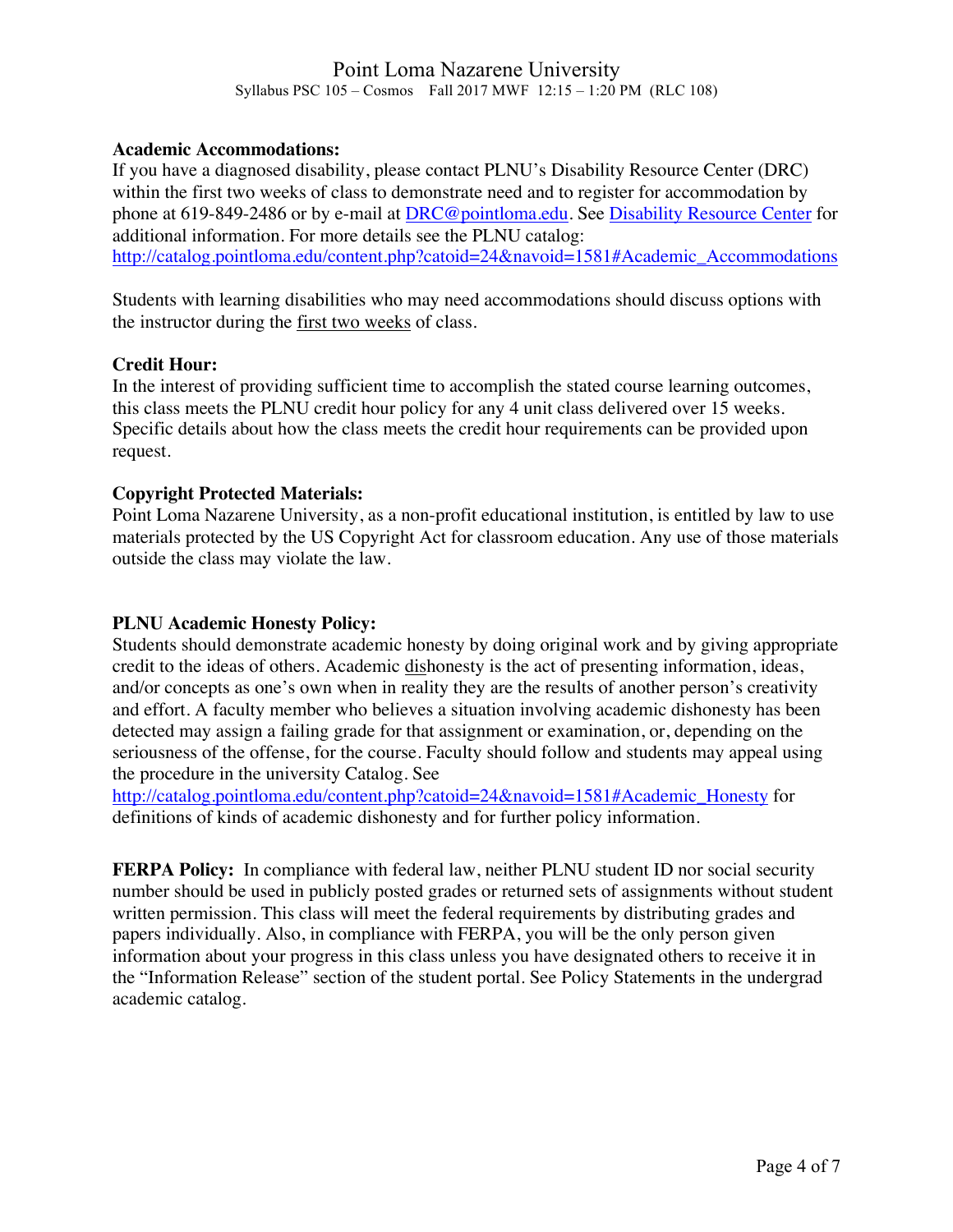#### Point Loma Nazarene University Syllabus PSC 105 – Cosmos Fall 2017 MWF 12:15 – 1:20 PM (RLC 108)

| Date                | <b>Topics</b>                                 | <b>Assignments</b>         |
|---------------------|-----------------------------------------------|----------------------------|
| 8/29/17             | Science and Faith                             | Preclass 1 due 8/30        |
| $T =$               | Math review                                   | Paper 1 due 9/8            |
| <b>Monday</b>       | 1.1 The Scale of the Universe                 | HW ch 1 due 9/1            |
| schedule            |                                               | HW Mastering Astro due 9/1 |
| 8/30/17             | 1.2 The History of the Universe               | PC 1 due                   |
| W                   | 1.3 Defining Planets                          | PC 2 due                   |
| 9/1/17              | 2.1 Understanding the seasons                 | PC 3 due                   |
| F                   | 2.2 Understanding the Moon                    | HW ch1due                  |
|                     |                                               | HW Mastering Astro due     |
| 9/4/17              | Labor Day - NO CLASSES                        |                            |
| M                   |                                               |                            |
| 9/6/17              | 2.3 The Puzzle of Planetary Motion            | PC 4 due                   |
| W                   | 3.1 From Earth-Centered to Sun-Centered       | HW ch 2 due                |
| 9/8/17              | 3.2 Hallmarks of Science                      | PC 5 due                   |
| $\mathbf F$         | 3.3 The Fact and Theory of Gravity            | Paper 1 due                |
|                     |                                               | HW ch 3 due                |
| 9/11/17             | 4.1 Characteristics of the Solar System       | PC 6 due                   |
| M                   | 4.2 The Birth of the Solar System             | Paper 2 due                |
| $\frac{1}{9/13/17}$ | 4.2 The Birth of the Solar System             | PC 7 due                   |
| W                   | 4.3 The Age of the Solar System               | HW ch 4 due                |
| 9/15/17             | <b>EXAM 1 chapters 1-4</b>                    | PC 8 due                   |
| F                   |                                               |                            |
| 9/18/17             | 5.1 Terrestrial Surfaces and Atmospheres      | PC 9 due                   |
| M                   | 5.2 Histories of Terrestrial Worlds           | Project/Paper 3 due 9/29   |
|                     |                                               |                            |
| 9/20/17             | 5.2 Histories of Terrestrial Worlds           | PC 10 due                  |
| W                   | 5.3 Global Warming                            |                            |
| 9/22/17             | 6.1 Jovian Planets, Rings, and Moons          | PC 11 due                  |
| $\mathbf{F}$        | 6.2 Asteroids, Comets, and the Impact Threat  | HW ch 5 due                |
| 9/25/17             | 6.2 Asteroids, Comets, and the Impact Threat  | PC 12 due                  |
| M                   | 6.3 Extinction of the Dinosaurs               |                            |
| 9/27/17             | 7.1 Detecting Planets Around Other Stars      | PC 13 due                  |
| W                   | 7.2 Characteristics of Extrasolar Planets     | HW ch 6 due                |
| 9/29/17             | 7.2 Characteristics of Extrasolar Planets     | PC 14 due                  |
| $\mathbf F$         | 7.3 Extrasolar Planets and the Nebular Theory | Project/Paper 3 due        |
| 10/2/17             | 7.3 Extrasolar Planets and the Nebular Theory | PC 15 due                  |
| M                   | Review                                        | HW ch 7 due                |
| 10/4/17             | Exam 2 chapters 5,6,7                         | PC 16 due                  |
| W                   |                                               |                            |

**Tentative Course Schedule – subject to updates.** Unless otherwise noted: Pre-class assignments are due by 8:00 AM on day of class. HWs and Quizzes are due by 11:59 PM.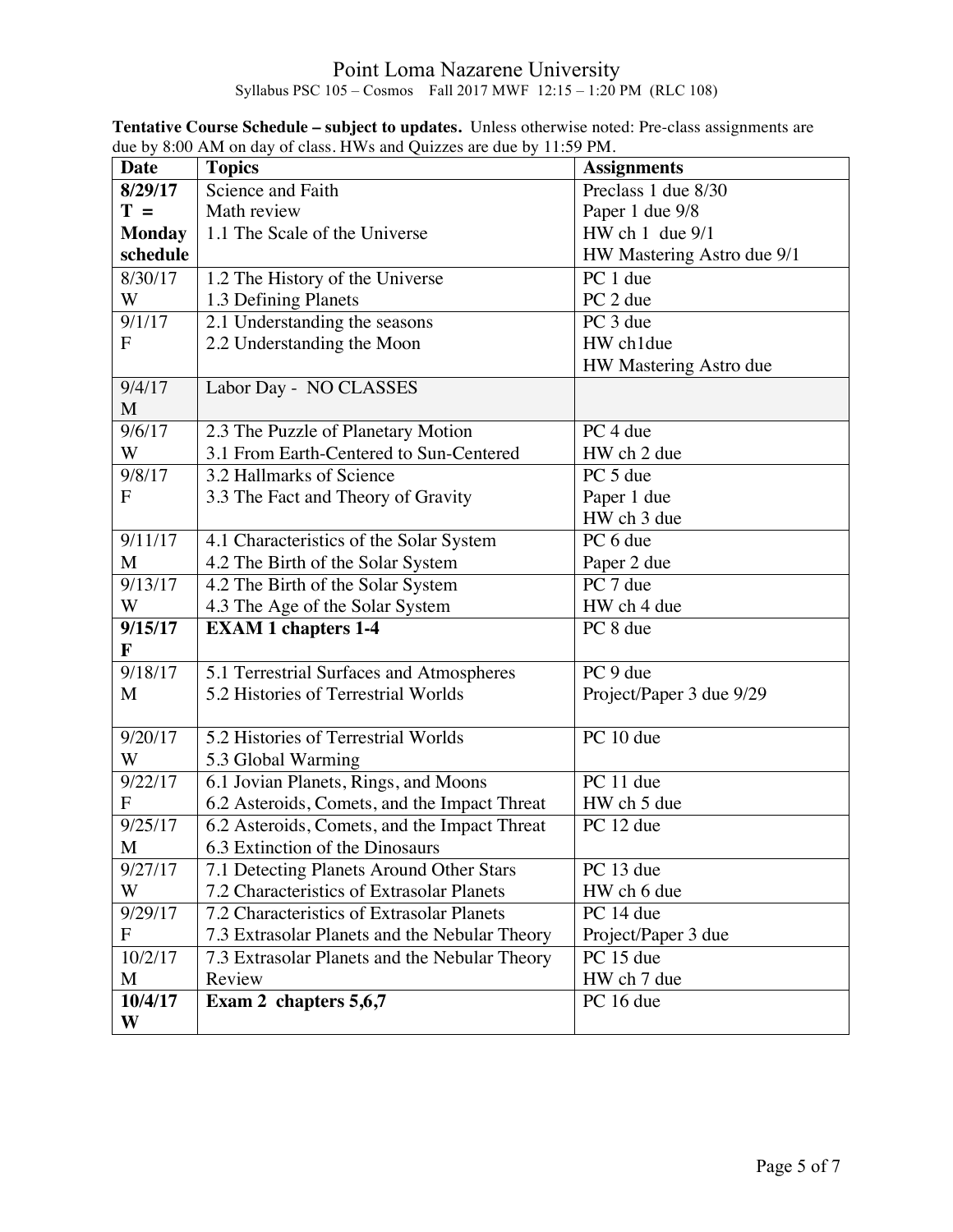## Point Loma Nazarene University Syllabus PSC 105 – Cosmos Fall 2017 MWF 12:15 – 1:20 PM (RLC 108)

# **Tentative Course Schedule – subject to updates**

Unless otherwise noted: Pre-class assignments are due by 8:00 AM on day of class. HWs and Quizzes are due by 11:59 PM.

| <b>Date</b>               | <b>Topics</b>                                 | <b>Assignments</b>    |  |
|---------------------------|-----------------------------------------------|-----------------------|--|
| 10/6/17                   | 8.1 Properties of the Sun                     | PC 17 due             |  |
| $\mathbf F$               | 8.2 Properties of Other Stars                 |                       |  |
| 10/9/17                   | 8.2 Properties of Other Stars                 | PC 18 due             |  |
| M                         | 8.3 Visualizing Patterns Among Other Stars    |                       |  |
| 10/11/17                  | 8.3 Visualizing Patterns Among Other Stars    | PC 19 due             |  |
| W                         | 9.1 Lives in the Balance                      | HW ch 8 due           |  |
| 10/13/17                  | 9.1 Lives in the Balance                      | PC $20$ due           |  |
| F                         | 9.2 Star Death                                |                       |  |
| 10/16/17                  | 9.2 Star Death                                | PC 21 due             |  |
| M                         | 9.3 Testing Stellar Models with Star Clusters |                       |  |
| 10/18/17                  | 9.3 Testing Stellar Models with Star Clusters | PC 22 due             |  |
| W                         | 10.1 White Dwarfs and Neutron Stars           | HW ch 9 due           |  |
| 10/20/17                  | Oct 20 Fall Break no classes                  |                       |  |
| $\mathbf{F}$              |                                               |                       |  |
| 10/23/17                  | 10.1 White Dwarfs and Neutron Stars           | PC 23 due             |  |
| M                         | 10.2 Black Holes                              |                       |  |
| 10/25/17                  | 10.2 Black Holes                              | PC 24 due             |  |
| W                         | 10.3 Searching for Black Holes                | HW ch 10 due          |  |
| 10/27/17                  | Projects/Papers 4                             | PC 25 due             |  |
| $\mathbf{F}$              | Review                                        | Projects/Papers 4 due |  |
| 10/30/17                  | Exam 3 Chapters 8, 9, 10                      | PC 26 due             |  |
| M                         |                                               |                       |  |
| 11/1/17                   | 11.1 Our Galaxy: The Milky Way                | PC 27 due             |  |
| W                         | 11.2 Galaxies Beyond the Milky Way            |                       |  |
|                           |                                               |                       |  |
| 11/3/17                   | 11.2 Galaxies Beyond the Milky Way            | PC 28 due             |  |
| W                         | 11.3 Seeking Supermassive Black Holes         |                       |  |
| 11/6/17                   | 11.3 Seeking Supermassive Black Holes         | PC 29 due             |  |
| M                         | 12.1 Measuring Cosmic Distances               | HW ch 11 due          |  |
| 11/8/17                   | 12.2 The Implications of Hubble's Law         | PC 30 due             |  |
| W                         | 12.3 Observing Galaxy Evolution               |                       |  |
| 11/10/17                  | 12.3 Observing Galaxy Evolution               | PC 31 due             |  |
| $\mathbf{F}$              | 13.1 The Big Bang Theory                      | HW ch 12 due          |  |
|                           |                                               |                       |  |
| 11/13/17                  | 13.1 The Big Bang Theory                      | PC 32 due             |  |
| M                         | 13.2 Evidence for the Big Bang                |                       |  |
| 11/15/17                  | 13.3 Inflation                                | PC 33 due             |  |
| W                         | Review                                        | HW ch 13 due          |  |
| 11/17/17                  | <b>Exam 4 Chapters 11, 12, 13</b>             | PC 34 due             |  |
| $\boldsymbol{\mathrm{F}}$ |                                               |                       |  |